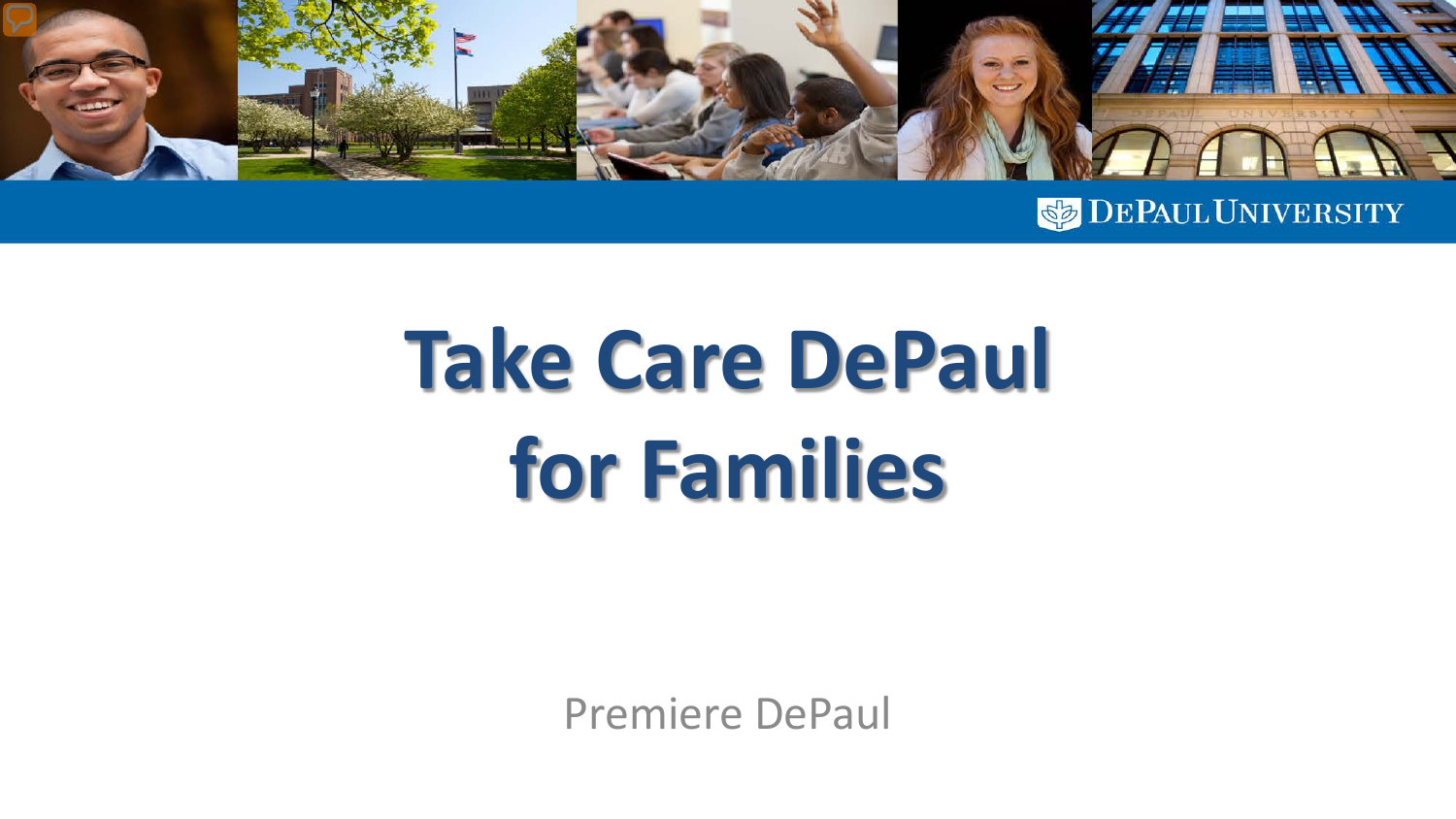#### Session Goals

After attending this session, parents & family members will:

- Develop familiarity with **transitions** faced by students and families.
- Understand DePaul's **approach** to supporting students.
- Identify departments who **support** students, with a focus on transitions for students.

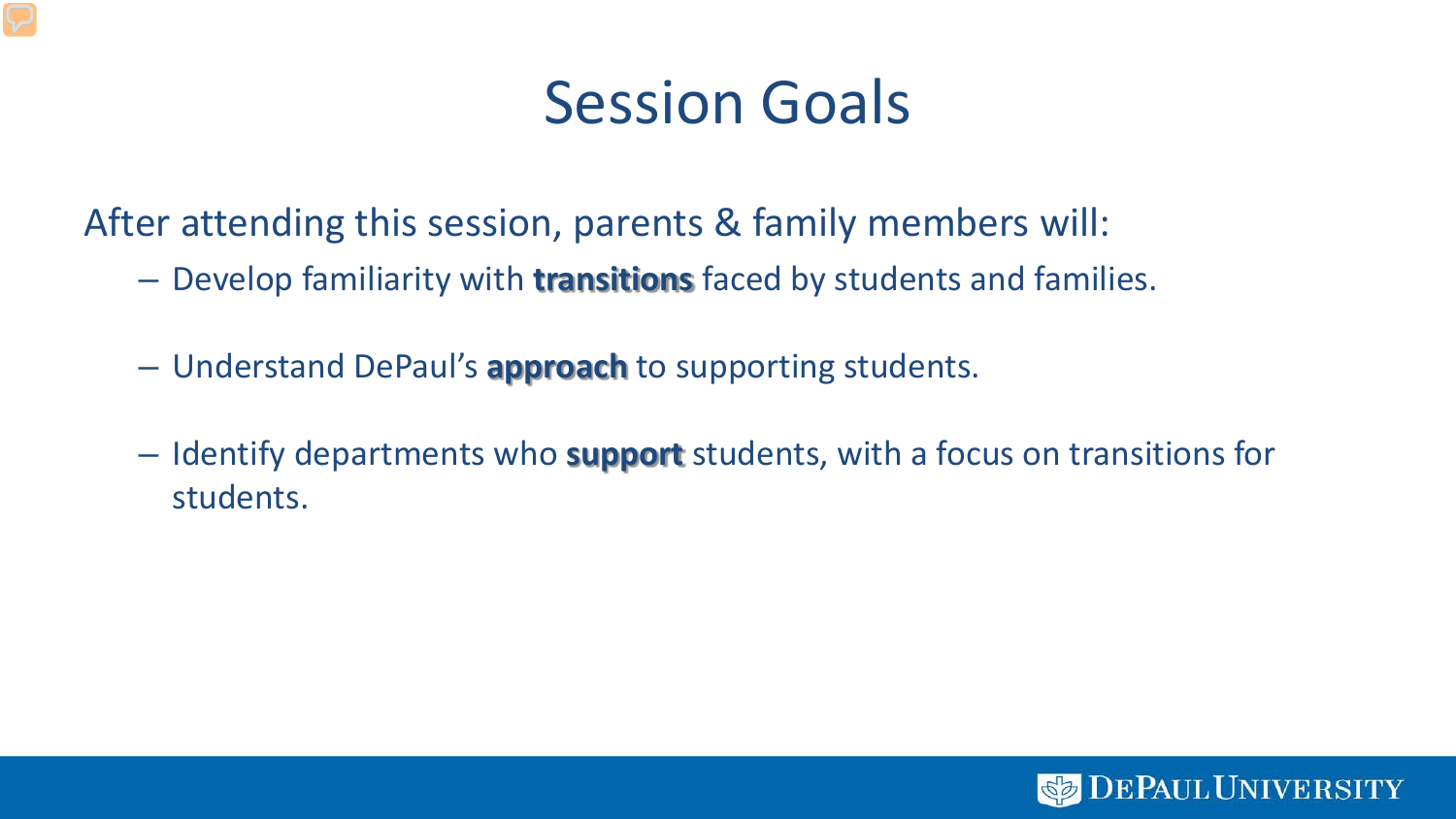### Panelists

- Dean of Students Office
- Office of Health Promotion and Wellness
- Department of Residential Education
- University Counseling Services

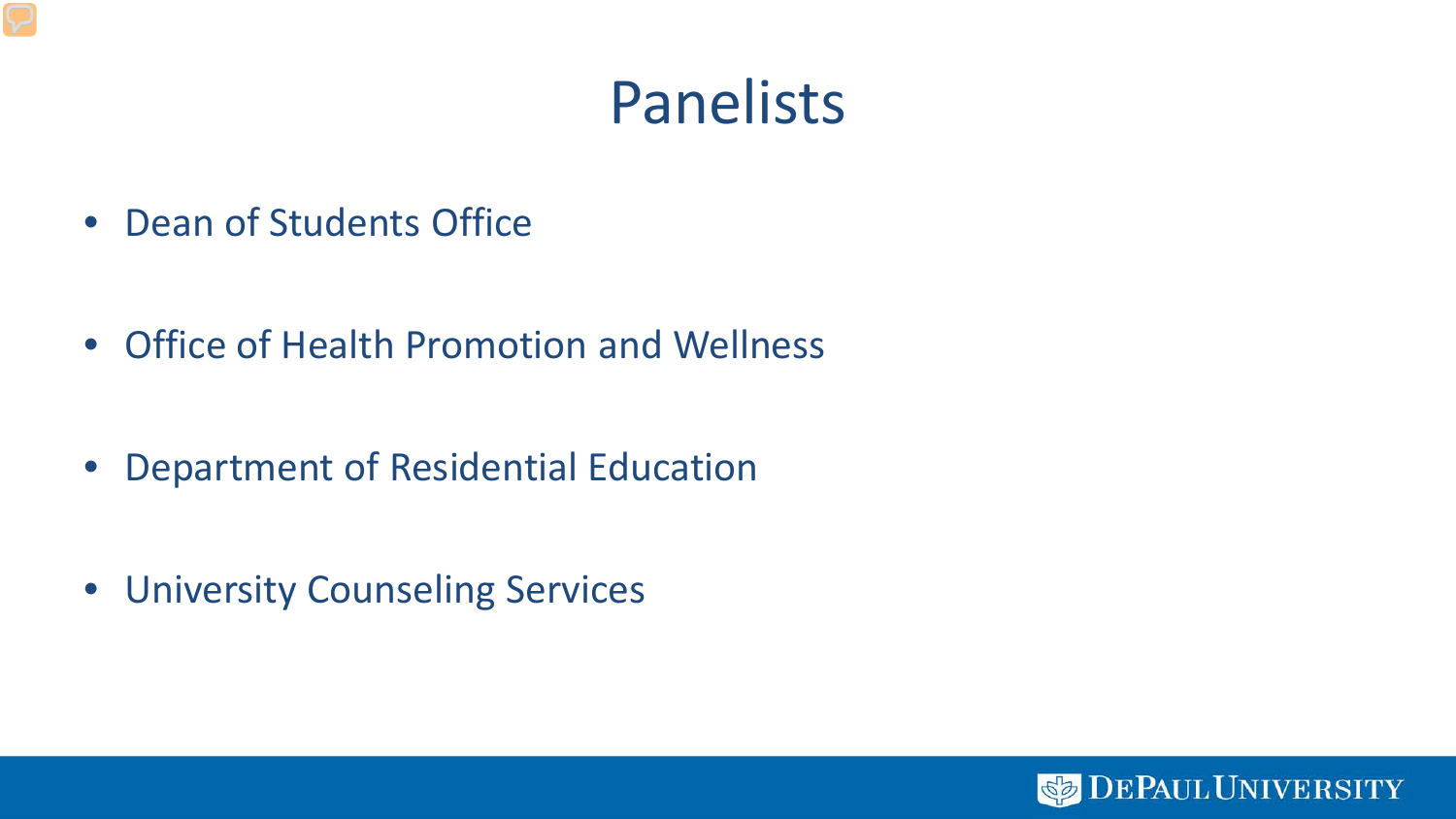#### Premiere for Parents & Family

To support your student with...

- Learning how to be a DePaul student
- Getting to know and understand DePaul
- Navigating difficulties or challenges
- Completing their DePaul "business" & finances
- Academic planning & classes
- Staying healthy and safe
- What's next

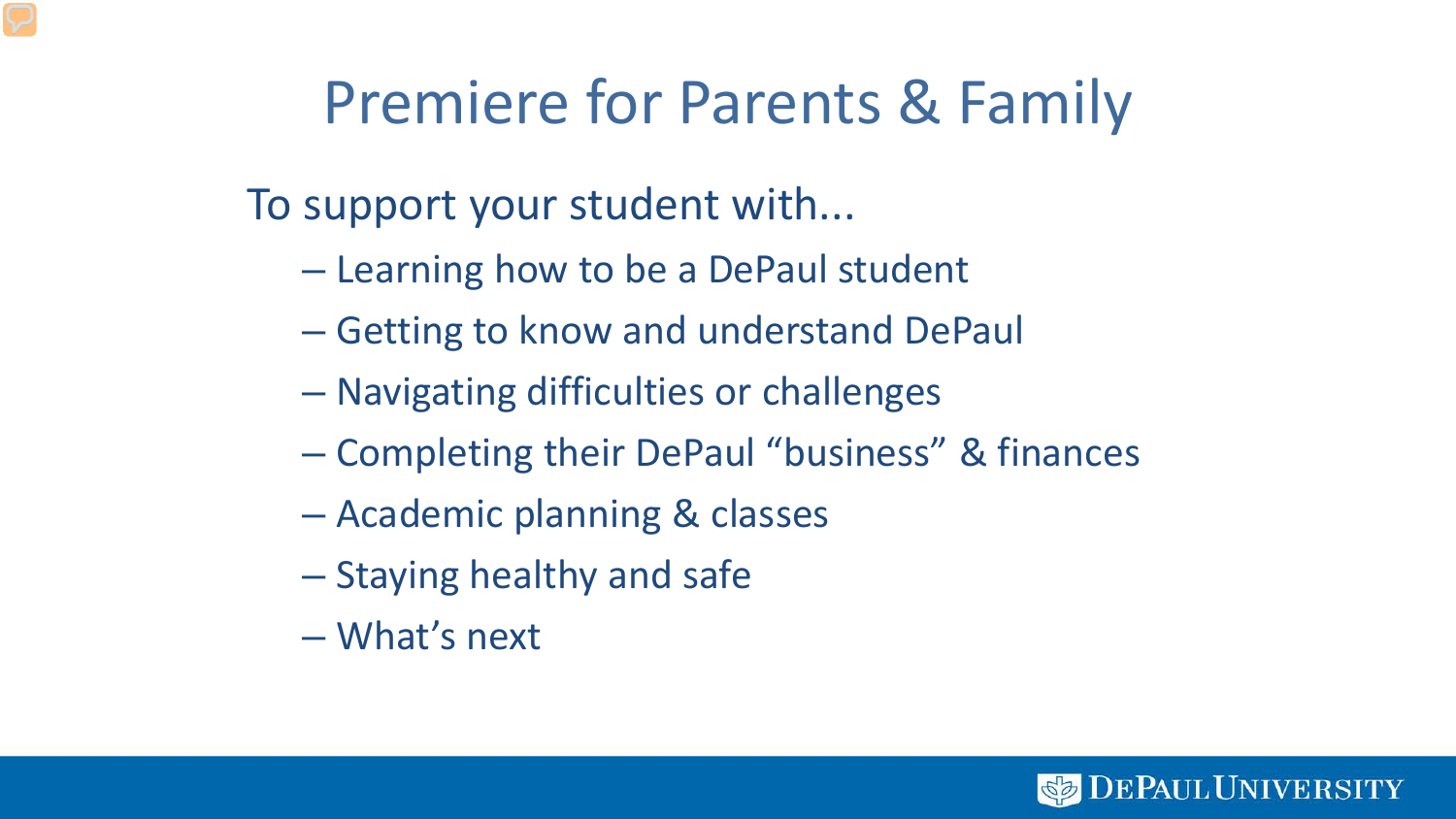# Getting Connected and Involved

- You Might Hear...
	- "I'm not meeting anyone."
	- "I'm not meeting anyone like me."
	- "There's nothing going on."
	- "I don't belong/fit here."
	- "I can't find anything I'm interested in doing."
	- "I'm excited to get out and meet people."

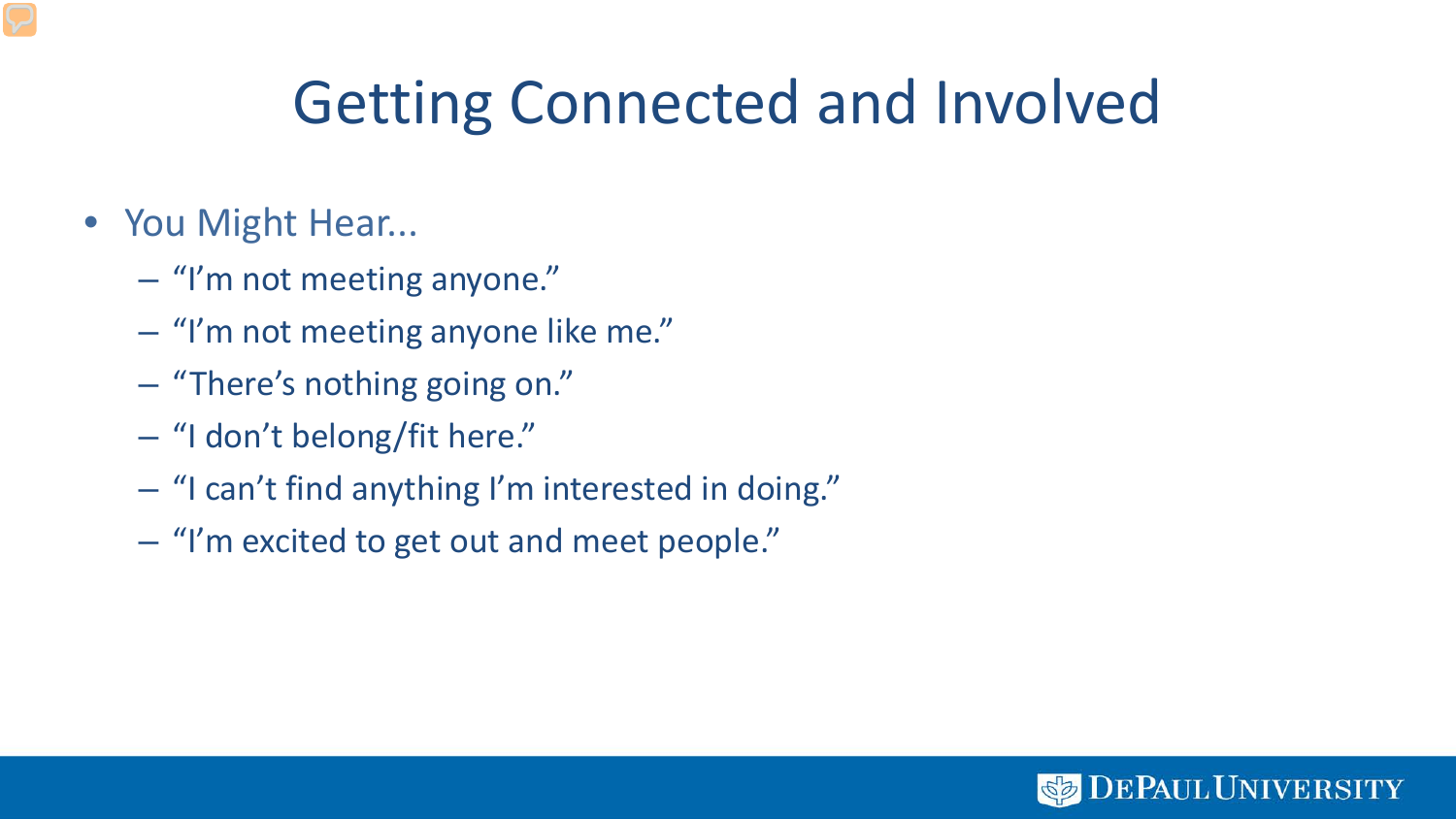## Living on Campus + Off-Campus Living & Commuting

- You Might Hear...
	- "I don't like my roommate."
	- "My roommate doesn't like me."
	- "I want to move out of my room."
	- "I don't live on campus so I can't meet people."

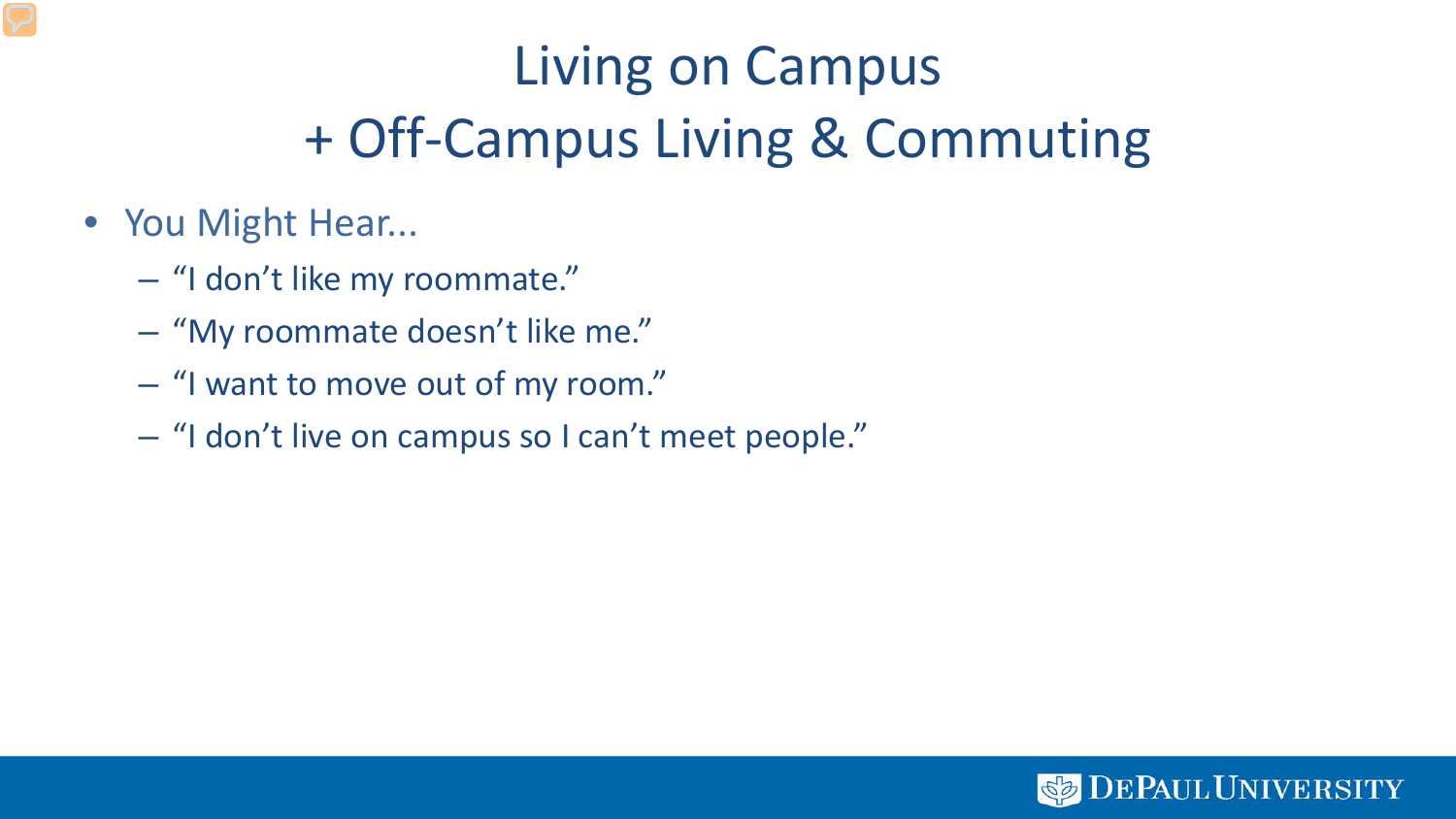# Student Wellness, **Safety**, and **Accountability**

- You Might Hear...
	- "Everyone here drinks."
	- "I got caught with [fill in the blank] In my room."
	- "I got a letter/email from the *{Dean of Students or Residential Education}* office."
	- "People are talking about sexual assault on campus."
	- "I don't want to drink to socialize."
	- "I heard about a demonstration on campus today"

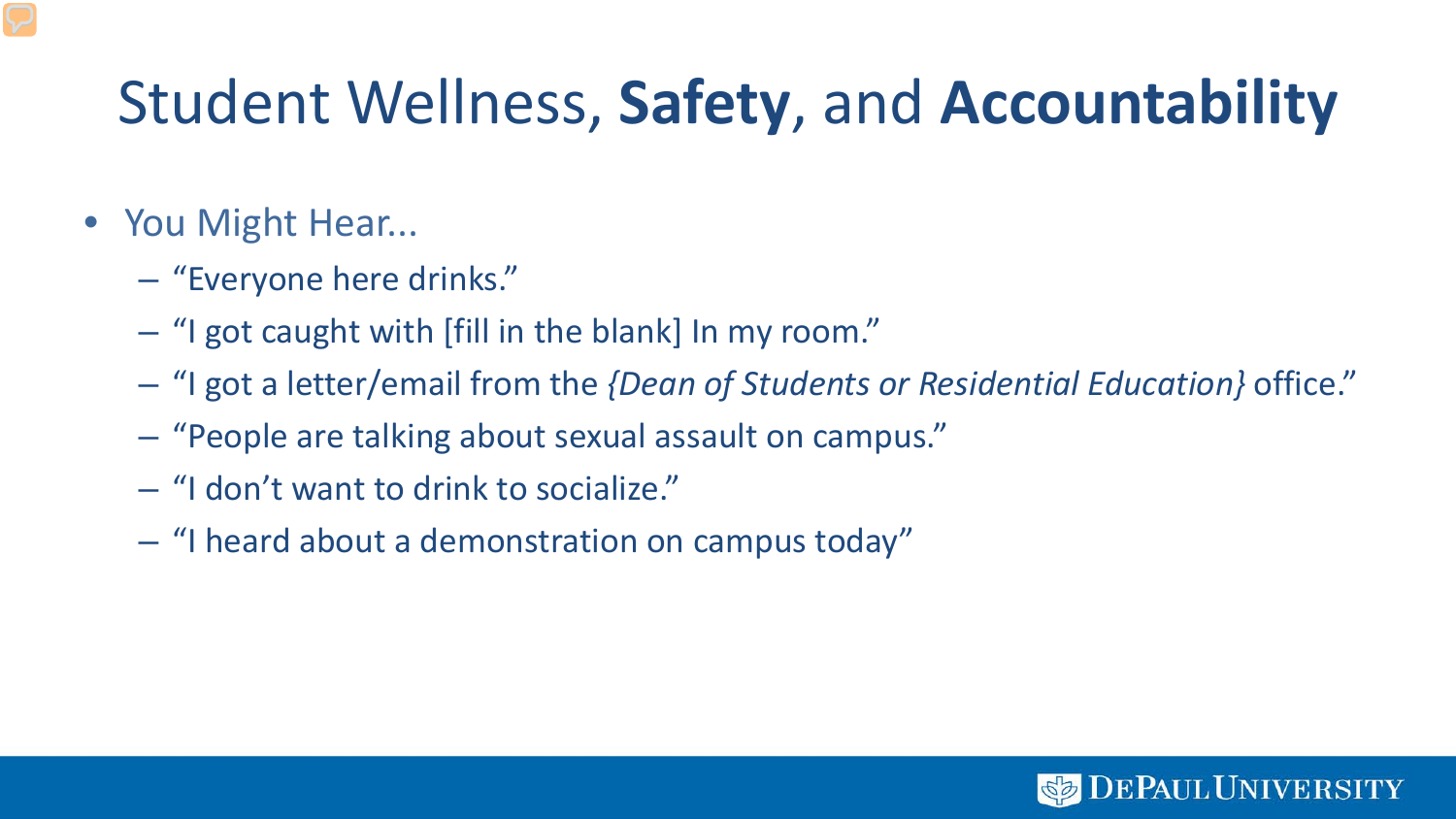# **Student Wellness,** Safety, and Accountability

- You Might Hear...
	- "I need to come home to see a doctor."
	- "I can't find healthy meals with my meal plan."
	- "I'm stressed out."
	- "I'm overwhelmed."

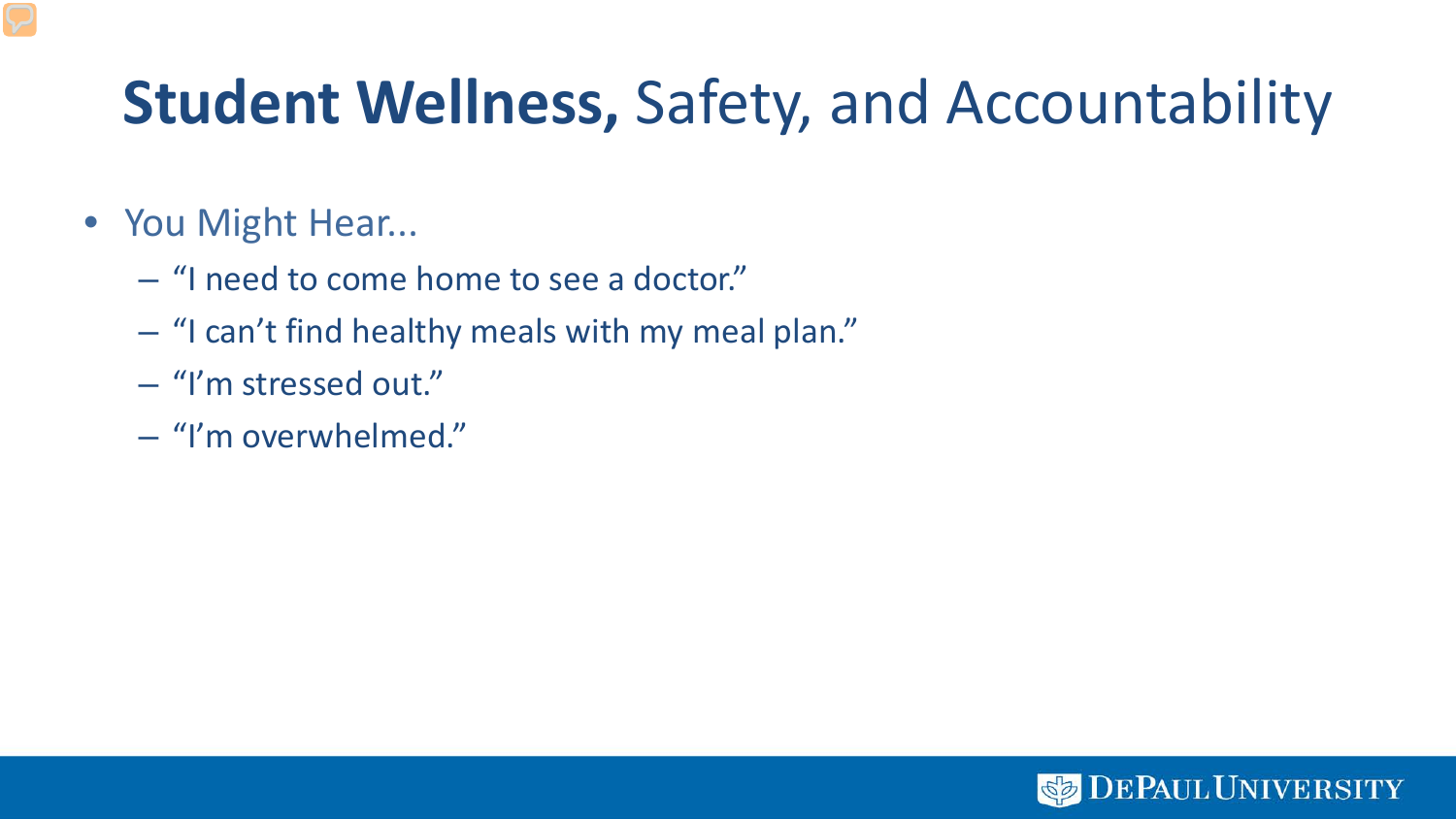## Student Wellness, Safety, and Accountability – **Academic Implications**

- You Might Hear...
	- "I'm sick and can't go to my classes."
	- "I'm not sure I can recover from my absences in class."
	- "I need some help figuring out how to cope with *[concern]*."
	- "I'm not doing well in my classes"
	- "I'm struggling."

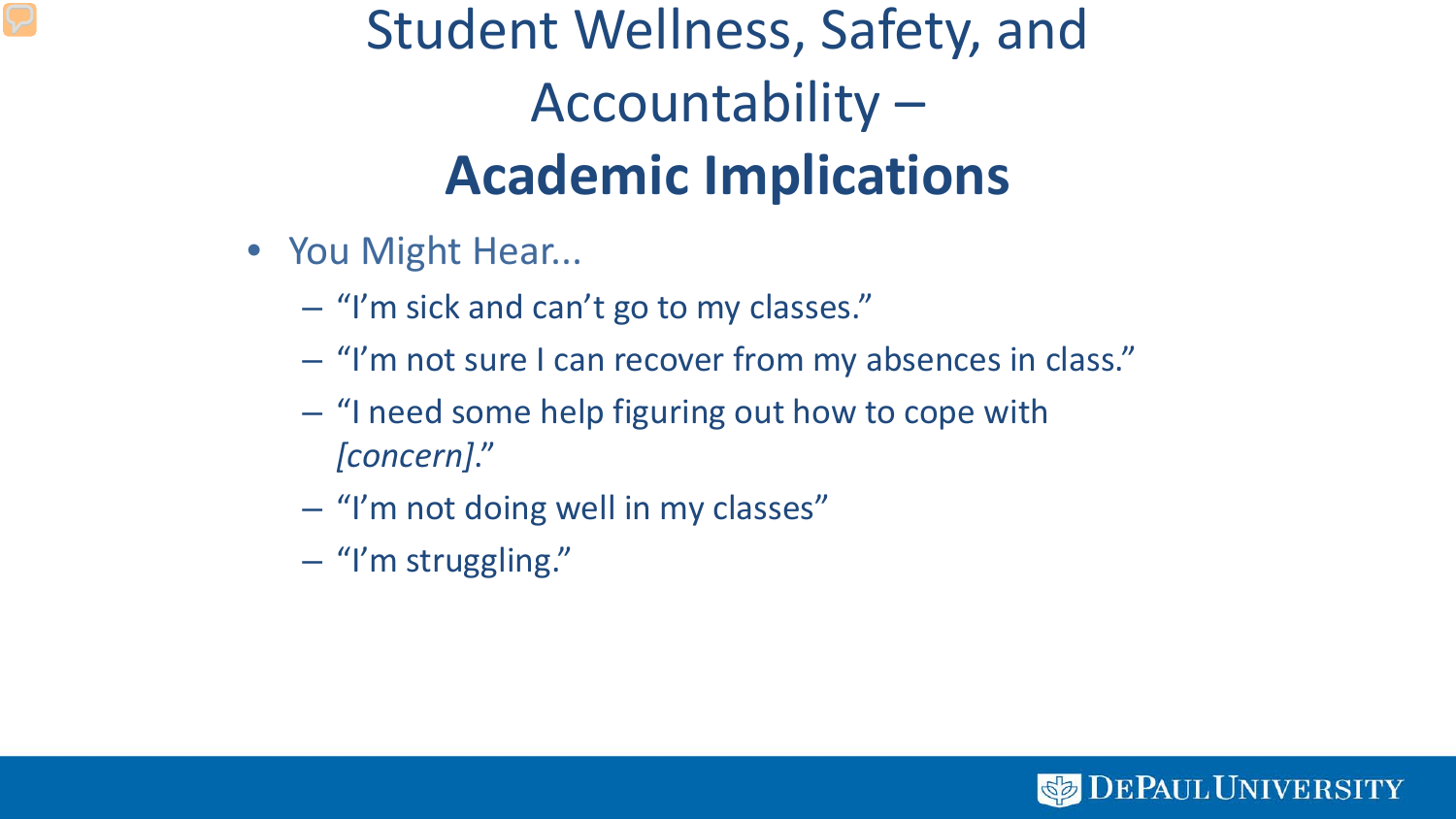#### *Take Care Take-Aways*

• Students' needs during transition will be as varied as they are – we recognize this and encourage students to reach out.

• We are here to partner with you and your student on any significant concern.